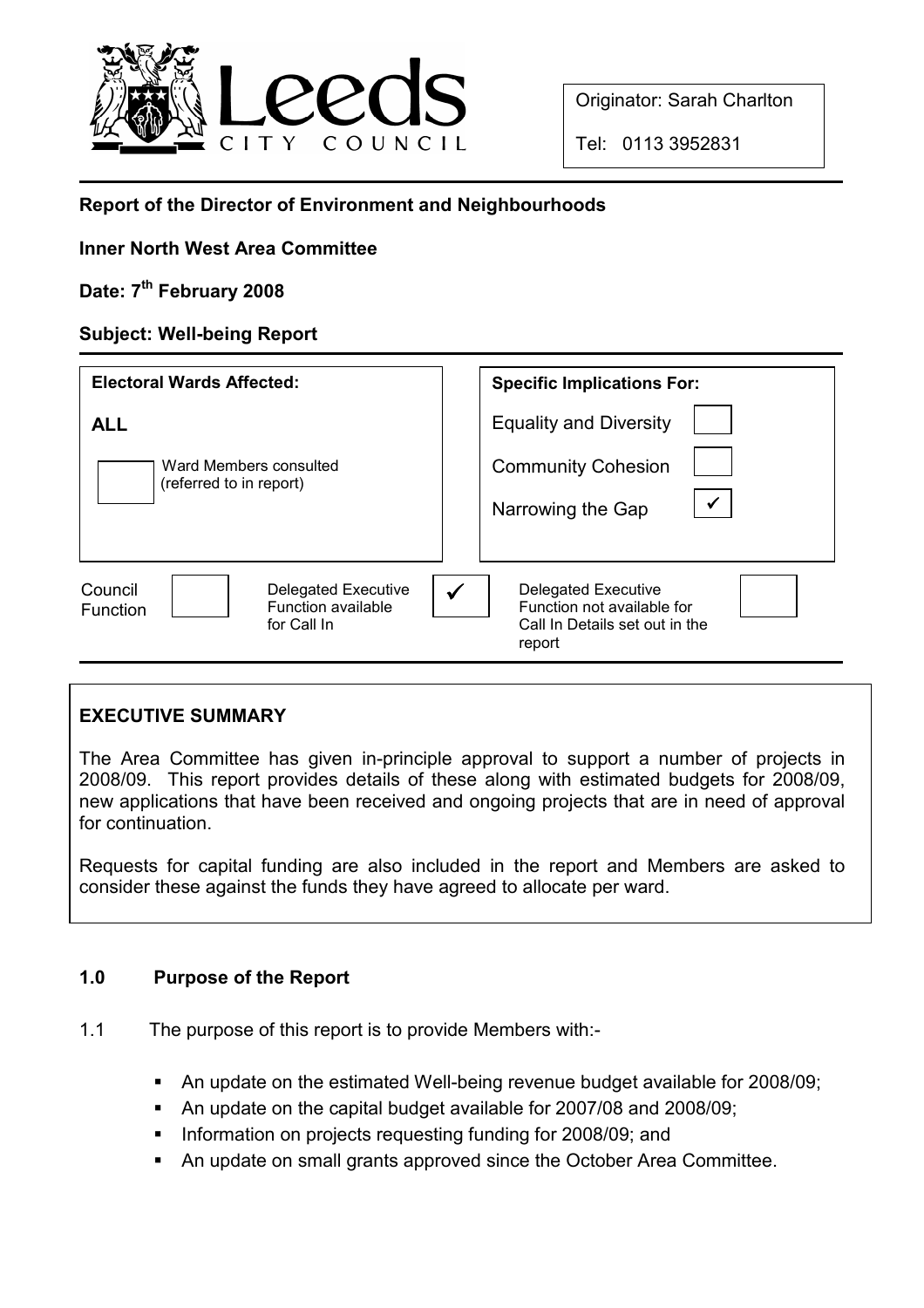# 2.0 Previous Well-being spend

- 2.1 Background information on how the Well-being revenue budget has been spent in 2007/08 is detailed in Appendix 1.
- 2.2 Details of how the Well-being capital budget has been spent in 2007/08 is detailed in Appendix 2.

# 3.0 Well-being Revenue Budget 2008/09

3.1 The revenue budget available for projects in 2008/09 has been calculated as follows:-

£210,920 (based on allocation from 2007/08)

Total £210,920 for 2008/09.

3.2 The Area Committee has made a number of in-principle decisions to fund projects in financial year 2008/09. The projects that have in-principle agreement are listed below totaling £19,000.

| Project                                                                    | Cost                                       |
|----------------------------------------------------------------------------|--------------------------------------------|
| Older Peoples Action in the Locality<br>(OPAL) community inclusion project | £2,000 (agreed for 3 years in August 2006) |
| <b>Community Action Leeds Met</b><br>(CALM)                                | £5,000 (agreed in April 2006 for 3 years)  |
| Older Active People (OAP)<br><b>Generations Together</b>                   | £12,000 (agreed in October 2007)           |
| Total                                                                      | £19,000                                    |

3.3 The in principle decisions do not include the following posts or projects, to which no formal ongoing commitment has been made:-

|                              | Total £105,600 |
|------------------------------|----------------|
| • Small Grants               | £10,000        |
| • Community Skips            | £ $6,000$      |
| • Community Planning Officer | £43,500        |
| • Funding Officer            | £46,100        |

3.4 If all of the projects in 3.2 and 3.3 were supported, the remaining Well-being revenue for allocation in 2008/09 would be £86,320 based on the assumption that the same budget be allocated in 2008/09 as in 2007/08 (as at 3.1).

#### 4.0 Projects seeking revenue funding 2008/09

4.1 Below is a summary of projects seeking funding, categorised by theme: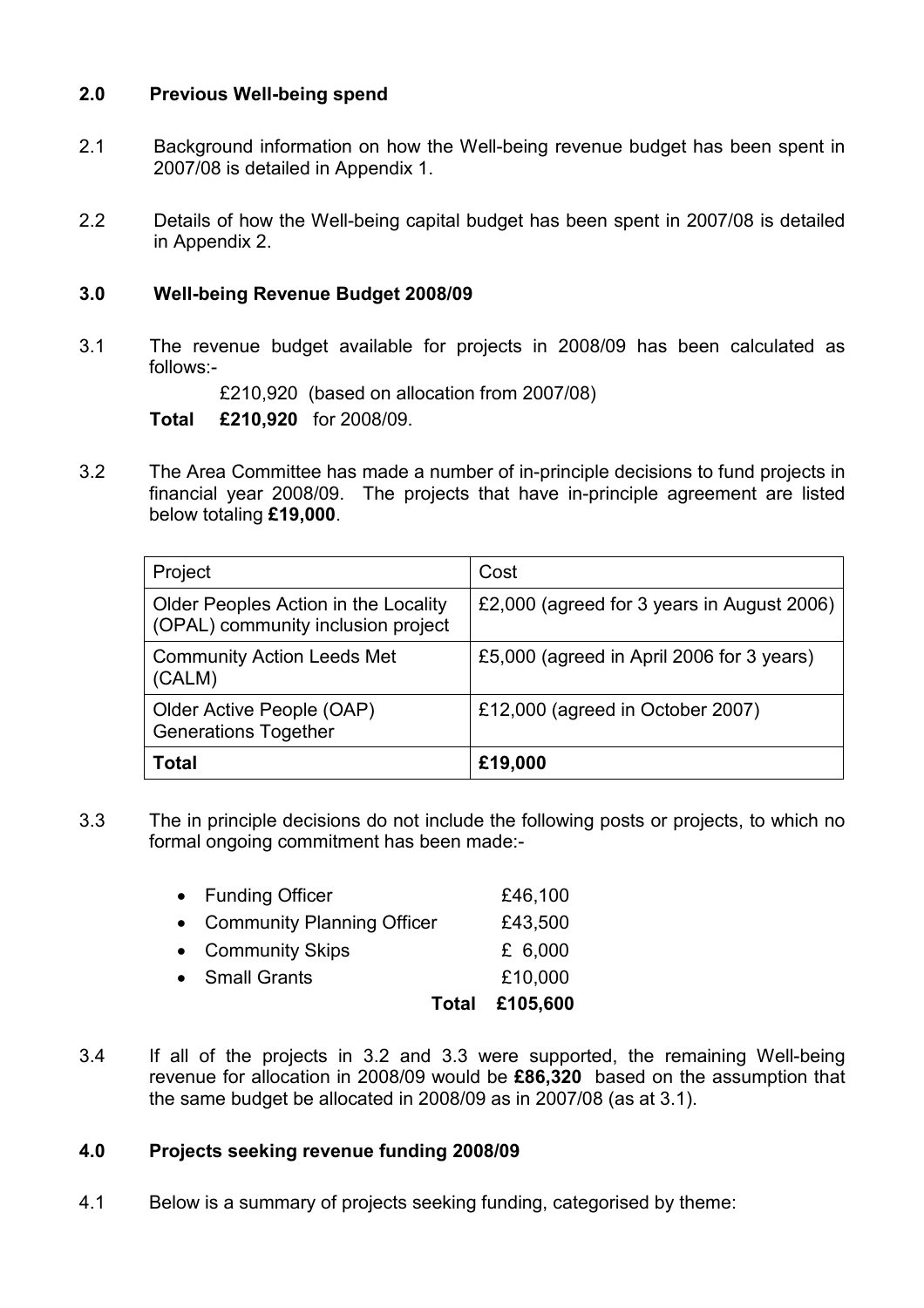| <b>Community Development</b>         |                          |  |
|--------------------------------------|--------------------------|--|
| <b>Hyde Park Festive Lights</b>      | £11,100                  |  |
| North Hyde Park Neighbourhood        | £1,470                   |  |
| Association community website        |                          |  |
| <b>Hyde Park Unity Day</b>           | £6,213                   |  |
| <b>Kirkstall Festival</b>            | £4,830                   |  |
| <b>Seagulls Community Repaint</b>    | £11,000                  |  |
| <b>Novas Scarman Trust</b>           | £39,000                  |  |
| <b>Planning &amp; Development</b>    |                          |  |
| Planning Sub-group, NDS fund         | £15,000                  |  |
| A660 Cycle Lane Feasibility Study    | £3,877                   |  |
| (Phase 2)                            |                          |  |
| <b>Community Assets</b>              |                          |  |
| <b>Hyde Park Picture House</b>       | £2,000, £4,000 or £6,000 |  |
| <b>Wrangthorn Church Parish Hall</b> | £5,000                   |  |
| Upgrade                              |                          |  |
|                                      |                          |  |
| Rosebank Millenium Green Trust       | £5,000                   |  |
| <b>Environment</b>                   |                          |  |
| <b>Hyde Park Source</b>              | £6,000                   |  |
| <b>Woodhouse Ridge Action Group</b>  | £5,000                   |  |
| (WRAG)                               |                          |  |
| <b>Community Safety</b>              |                          |  |
| <b>Trading Standards Project</b>     | £2,000                   |  |

\* based on £4,000 for Hyde Park Picture House

4.2 A summary of each project is detailed below:

#### 4.2.1 Organisation: Leeds Lights

Project name: Hyde Park Festive Lights

#### Amount requested: £11,100

Description: The project is to fund the hire and set up costs for festive lights for Burley Road at key festivals. The five festivals covered include Eid Ul Adha, Christmas, Vaisakhi, Diwali and Eid Ul Fitr. The motifs would be installed on the Sunday before the festival, lit for one week and removed on the Sunday after the festival. Currently the only lighting columns in the area that are suitable to have motifs attached are those on Burley Road, discussions with the streetlighting replacement contractor may provide some alternatives. The cost of 15 motifs installed for all 5 festivals is £11,100.

# 4.2.2 Organisation: North Hyde Park Neighbourhood Association (NHPNA)

**Project name: Community Website** 

#### Amount requested: £1,470

Description: North Hyde Park Neighbourhood Association would like to create a website for its members and the wider public that will enhance local community capacity and promote neighbourhood cohesion. The website will include information on NHPNA business, downloadable newsletters, a diary of local events and links to other community websites. The grant will be used to pay a website designer to design the site, consult with the Association members to gather information for the site and to offer training to members of our group to enable them to be able to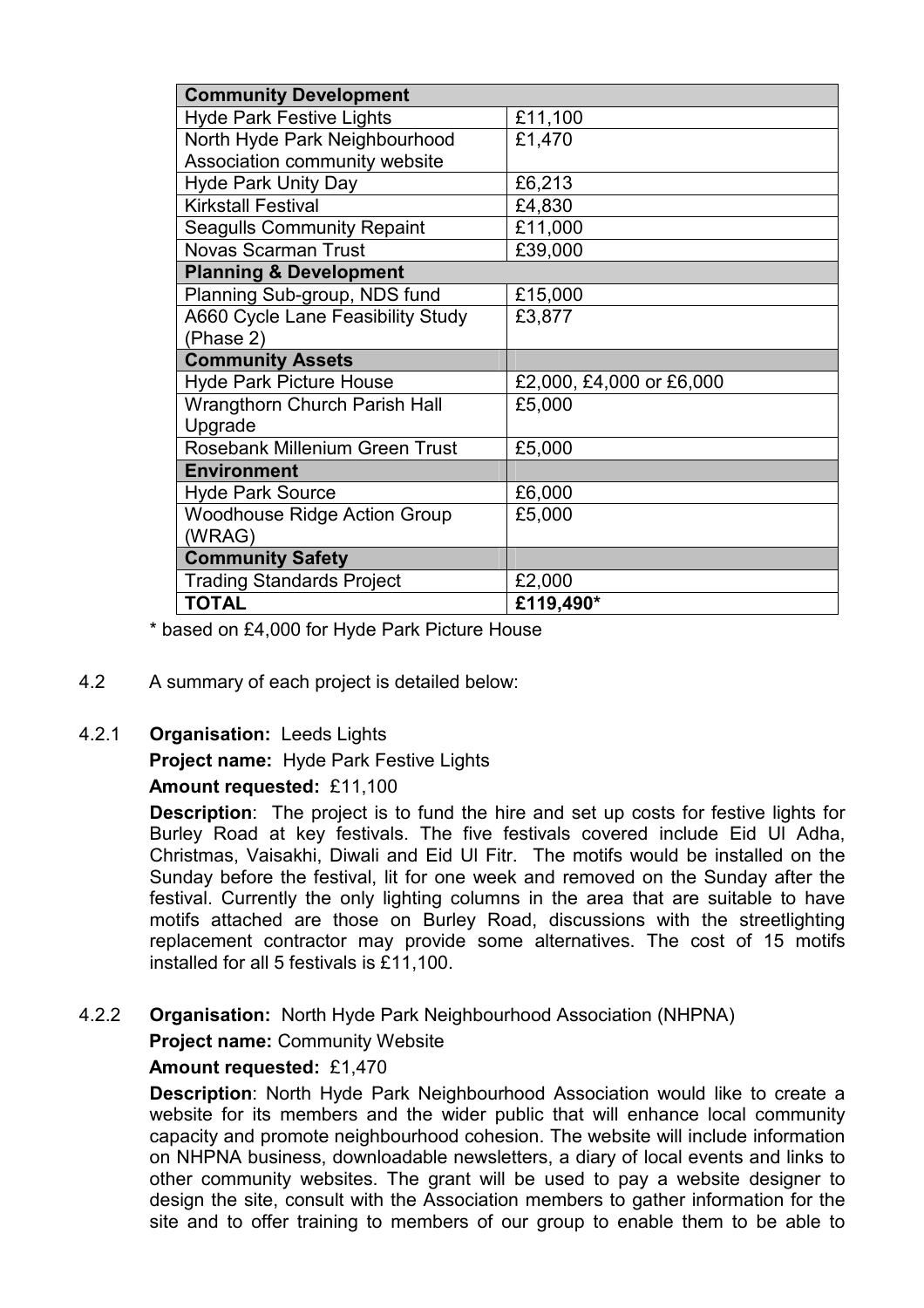update and troubleshoot on the site. This will include some support in year one of its operation. It will also include the costs for the domain name, annual host costs and a compulsory web Maintenance charge, these are required for the technical set up and running of the site.

4.2.3 Organisation: Hyde Park Unity Day Committee

Project name: Hyde Park Unity Day

# Amount requested: £6,213

Description: This project is to contribute towards the costs of the annual Unity Day event. Hyde Park Unity Day Committee would welcome funding to cover some or all of the costs noted below:

| Leeds City Council building control services | £ 600  |
|----------------------------------------------|--------|
| <b>Public Liability Insurance</b>            | £1,250 |
| Event Security (SIA badge holders)           | £3,600 |
| Toilets x 10 (22 required)                   | £ 763  |

# 4.2.4 Organisation: Kirkstall Festival Committee

Project name: Kirkstall Festival 2008

# Amount requested: £4,830

Description: The core running costs for Kirkstall Festival have increased in recent years. This project will contribute towards some of the core costs of Kirkstall Festival 2008. The proposal includes a number of elements which the Kirkstall Festival Committee would welcome funding towards:

| Insurance  | £ 700   | Lost Children      | -50   |
|------------|---------|--------------------|-------|
| Generators | £1,200  | Field Team         | £ 700 |
| Ambulance  | $£$ 415 | St Johns Ambulance | £ 180 |
| Police     | £1,085  | Security           | £500  |

# 4.2.5 Organisation: Seagulls

Project name: Seagulls Community Repaint

# Amount requested: £11,000

Description: The aim of Community Repaint is to collect unwanted, reusable household and trade paint along with tiles, tile adhesive, paint and decorating equipment. This is then provided to individuals and organisations that would otherwise struggle to afford the cost of decorating a house. Seagulls works with organisations including Leeds Federated Housing, Leeds Womens Aid, Archway, BARCA and Youthpoint. In 2008 Seagulls aims to collect paint from 2 additional household waste sites; employ a part time driver who has been long term unemployed; agree a formal contract with Leeds City Council and engage with landlords in LS6 to collect unwanted paint. They also aim to work with 12 volunteers and offer 20 work experience placements.

# 4.2.6 Organisation: Novas Scarman Trust

Project name: Burley Networking Together

#### Amount requested: £39,000

Description: The Burley Networking Together project will provide a member of staff to provide partnership and some administrative support to the Burley Network; support a number of small to medium sized voluntary and community organisations in Inner North West Leeds to develop joint project ideas; and, write tenders and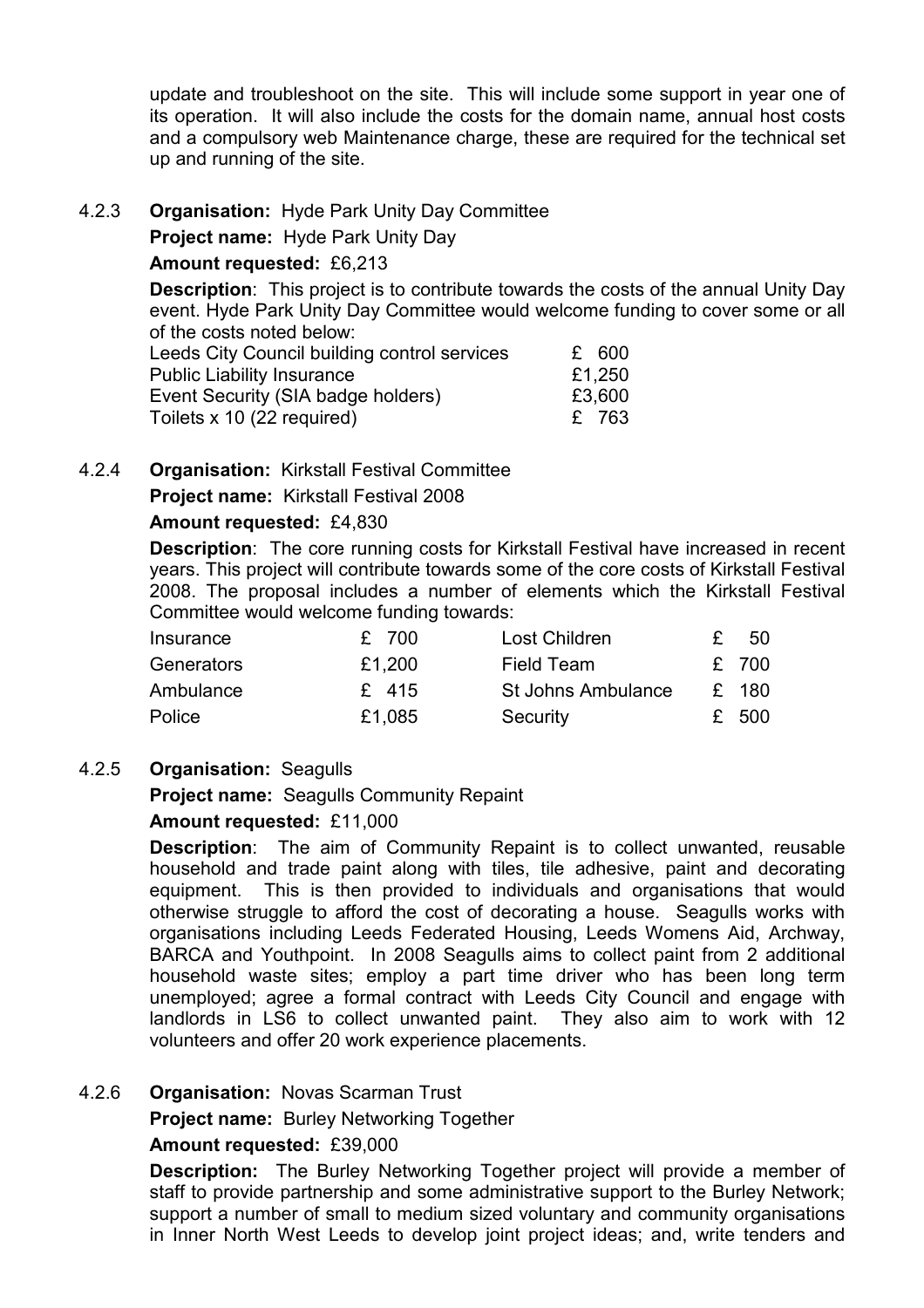grant applications on behalf of members to deliver services commissioned by statutory services. The worker will cover the areas of Burley, Hyde Park, Little London and Woodhouse. The project will assist in delivering improved sustainability for organisations in Inner North West Leeds by bidding collectively for funding and service commissioning opportunities.

4.2.7 Organisation: Planning Sub-group

# Project name: Design Statements

#### Amount requested: £15,000

Description: Last year the Planning Sub-group identified areas where they would like to develop Neighbourhood Design Statements (NDS), two of which are now underway, along with a conservation area appraisal due to be carried out in North Hyde Park. This fund would allow the completion of one of those NDS's already underway, Little Woodhouse (£5,000) and the undertaking of a forward looking aspirational document for Kirkstall (£10,000).

# 4.2.8 Organisation: Leeds Cycling Action Group

Project name: A660 Cycle Lane Feasibility (phase 2)

# Amount requested: £3,877

**Description:** The project will consider the feasibility of options to improve cycling infrastructure on the A660 corridor from Boddington Hall to the bridge over the inner ring road, near Leeds city centre. The project is to fund a consultant who will undertake a feasibility study in two stages. Phase 1 is currently underway, phase 2 (a cycle audit report) which would be funded by the Well-being grant, and would result in a report, including the following:

a) A summary of the route at present, based on the core principles of cycling infrastructure (accessible, convenient, safe, comfortable and attractive);

b) A summary of existing cycle flows and accidents;

- c) A list of issues along the route, with recommendations for improvement;
- d) Outline costings for the proposed improvements; and

e) A presentation of the results to Councillors, officers and cycle groups.

# 4.2.9 Organisation: Hyde Park Picture House

Project name: Art house films at Hyde Park

Amount requested: Options to fund £2,000, £4,000 or £6,000

Description: £2,000 will fund two to three screenings every week which will cater to a part of the community otherwise neglected, provide an opportunity to bring local charitable or community groups into the cinema, offer members of the community a chance to see films otherwise not shown in the city and periodically allow the work of local film makers to be shown on the big screen. It will also fund bi-monthly brochures to promote the activities of the Picture House. An additional £2,000 would extend this project to include monthly autism friendly screenings with lower sound levels and increased lighting, and also monthly parent and baby screenings, both of these would run for 12 months. A further £2,000 would fund a short film project that will include screening short films before feature films and a series of independent short film screenings.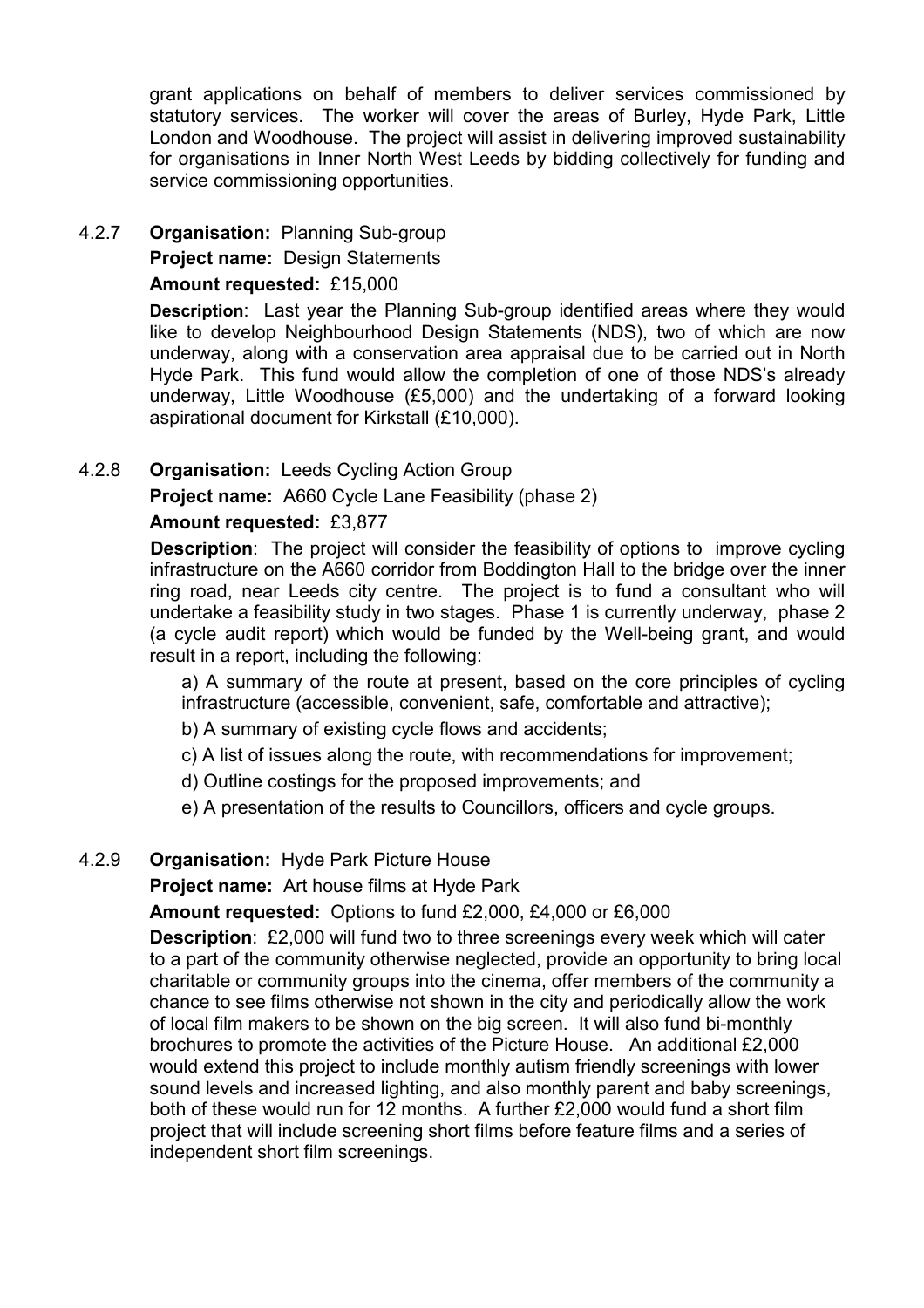#### 4.2.10 Organisation: Wrangthorn Church

# Project name: Parish Hall Upgrade

#### Amount requested: £5,000

Description: The hall is used for a variety of non-religious, community based activities. Funding would be towards improvements to the hall which is used for community purposes. Further information is awaited on the project, however the works would include:

- Improved heating system;
- Repairs to windows/ insulation; and
- Improvements to internal décor.

# 4.2.11 Organisation: Rosebank Millennium Green Trust

Project name: Rosebank Millennium Green Trust

#### Amount requested: £5,000

Description: This application is to fund £2,000 of grass cutting works to the area. In total Rosebank Millenium Green Trust pay Leeds City Council £3,000 per year to cut and maintain the grass on this site. A further £2,000 would be used to coordinate the use of the site for activities and events by local groups and organisations. The Trust is keen to continue encouraging the community to use the space as a local community facility, however this takes a large amount of coordination and this money would pay towards the cost of somebody doing this work. The remaining £1,000 is to pay towards administration costs including producing leaflets, photocopying and to pay for someone to minute and co-ordinate meetings.

#### 4.2.12 Organisation: Hyde Park Source

Project name: Bin Yard Project

#### Amount requested: £6,000

**Description:** This application is for funding to carry out four bin yard to garden transformation schemes. These schemes are requested and designed by local residents. The creation of these community gardens in the local area has had a significant impact on residents perceptions of the local environment. It also has an positive impact on other local issues including vandalism, fly tipping and other criminal activities occurring in the bin yards. These schemes have in the past been supported by Environmental Health, but the funding has now ended although Environmental Health are presently investigating alternative funding sources. If no further funding can be found Hyde Park Source are requesting Well-being support.

# 4.2.13 Organisation: Woodhouse Ridge Action Group (WRAG)

Project name: Woodhouse Ridge Maintenance

#### Amount requested: £5,000

Description: Last year a community gardener post for Woodhouse Ridge was funded by the Area Committee, this funding is due to come to an end in March 2008. This project would enable WRAG, a local volunteer led community group, to carry out maintenance work to Woodhouse Ridge. The Area Committee has the option of funding this project over 1, 2 or 3 years.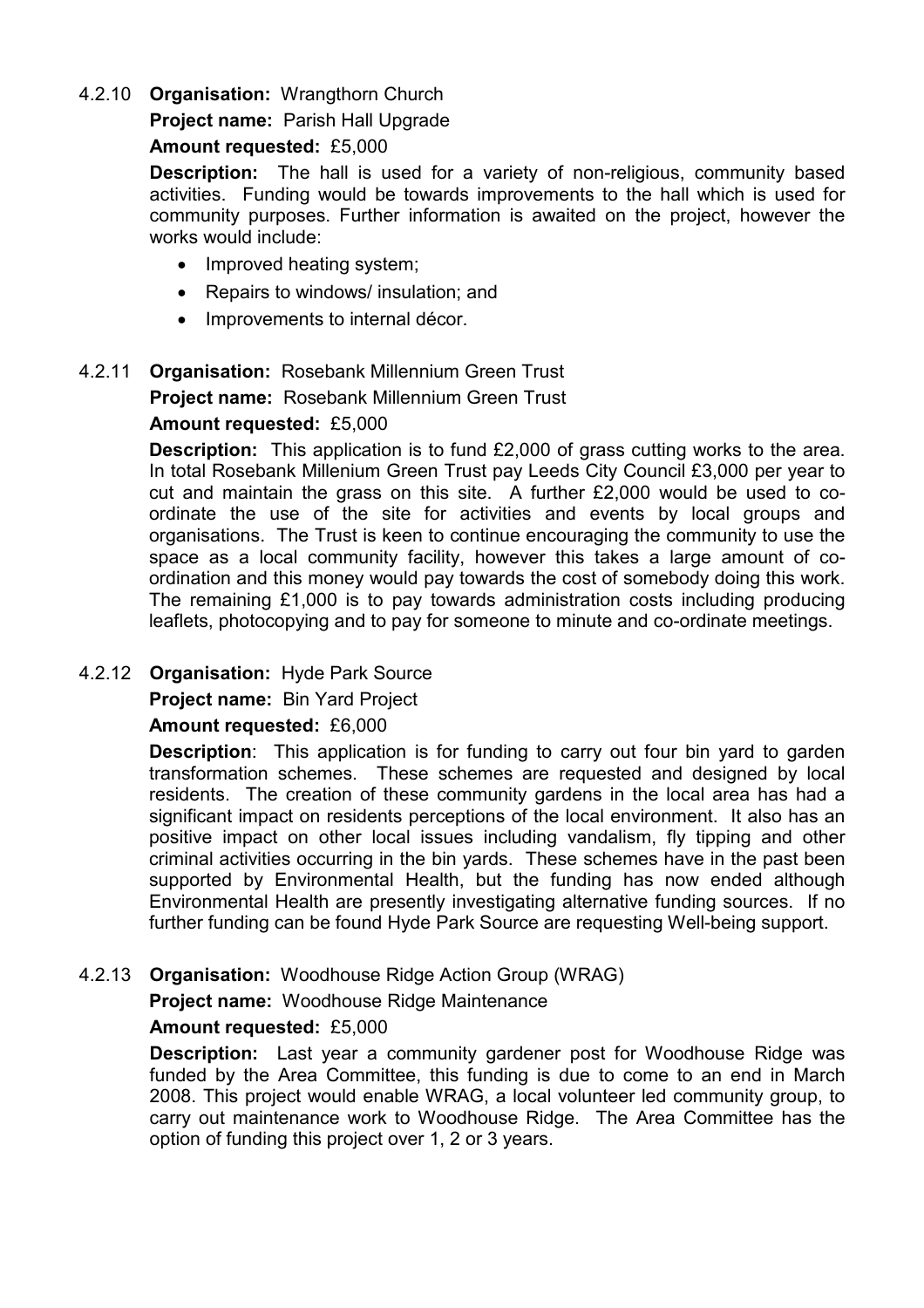# 4.2.14 Organisation: West Yorkshire Trading Standards

# Project name: Enforcement Project

#### Amount requested: £2,000

Description: The project will involve targeted operations in Inner North West Leeds. The subject of operations would be agreed by Councillors if the project is agreed, but could include the following: alcohol, fireworks, aerosol paint. Letters detailing licensing laws and outlining the benefits of asking for proof of age cards would be sent out to all local shops selling these items, with targeted operations to follow. Shops will be targeted based on previous trading standards intelligence and local knowledge from Ward Councillors, community groups and service providers.

# 5.0 Projects seeking Capital funding

- 5.1 In 2007/08 Members agreed that Capital Well-being funding would be split to allow each ward a discreet allocation along with a central pot. The allocation for 2008/09, based on that of last year, is expected to be £112,627. On this basis, ward allocations for 2008/09 are £20,000, with the remaining £32,627 in a central budget.
- 5.2 In June 2007 the Area Committee agreed to allocate £17,500 capital from Headingley ward and £7,500 from the central budget to Headingley Enterprise and Arts Centre in both 2007/08 and 2008/09 (totaling £50,000 over 2 years).
- 5.3 The following table shows the capital available per ward and in the central budget for allocating in 2008/09, including carry forward from 2007/08.

| Area                  | <b>Funding Available</b> |
|-----------------------|--------------------------|
| Hyde Park & Woodhouse | £40,000                  |
| Headingley            | £5,000                   |
| Kirkstall             | £36,200                  |
| Weetwood              | £10,943                  |
| <b>Central Budget</b> | £40,254                  |

#### 5.4 Hyde Park & Woodhouse

 The following capital applications have been received from Hyde Park & Woodhouse ward. If both projects were agreed (based on £20,000 for Woodsley Road) this would leave a balance of £479:

#### 5.4.1 **Organisation:** Al-Hagg Education Trust

Project name: Al-Haqq Supplementary School – Refurbishment & Alterations Amount requested: £19,521

**Description:** This project is to upgrade an established community education centre, which is used throughout the week, mainly by young people aged 15 and below, for out of school activities including personal and social development, cultural language classes and homework clubs. The works include improvements to the entrance, toilets and wash areas, cloakroom, damp coursing, new lighting, heating and carpets and furniture. The centre currently works with around 300 young people but hopes to increase this to over 500 once the works have been carried out.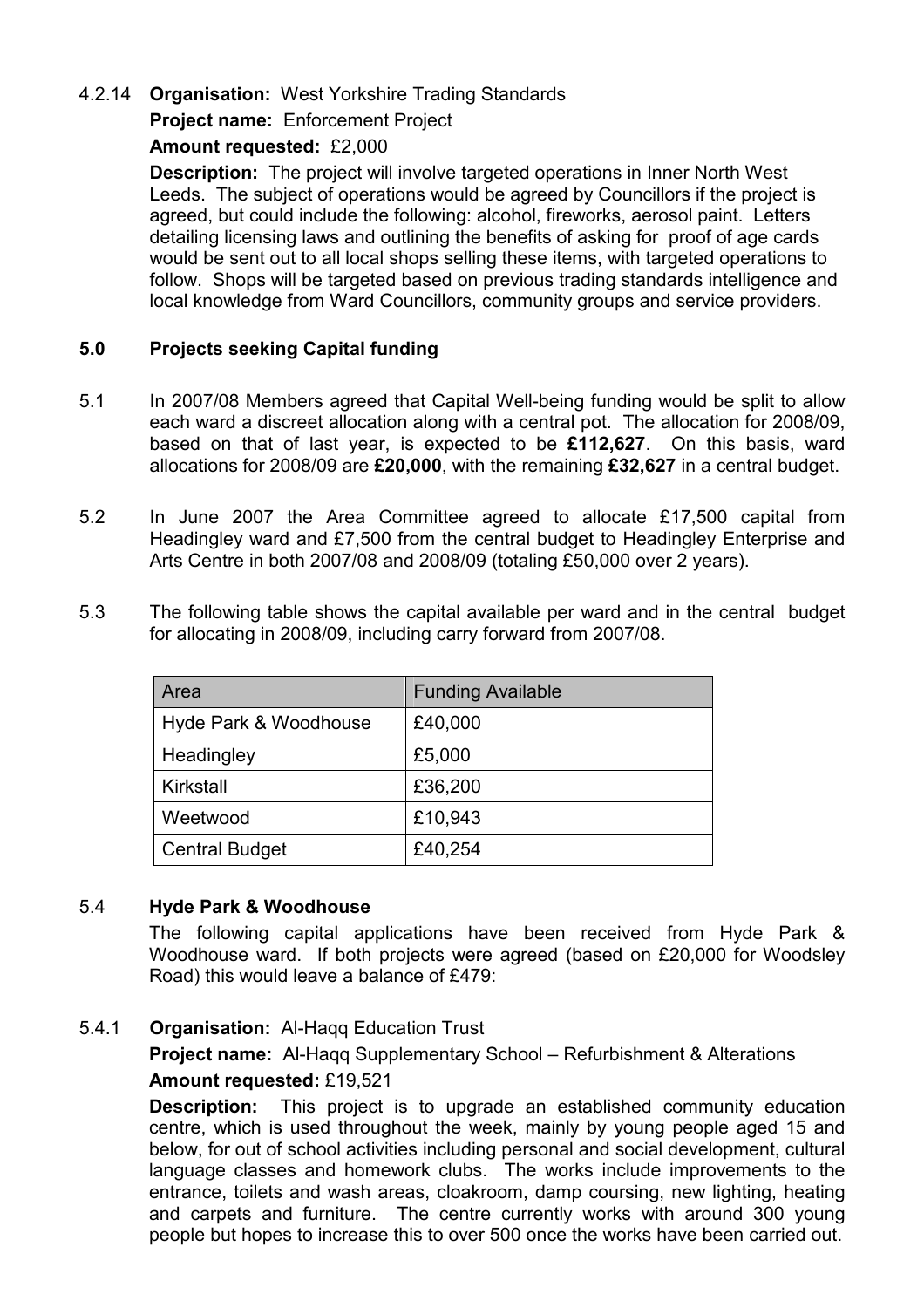# 5.4.2 Organisation: Highways

Project name: Woodsley Road Environmental Improvements

Amount requested: £20,000, £30,000 or £40,000

Description: If agreement is given to this, a scheme will be worked up that could include: removal of redundant street clutter, replacement railings and litter bins, upgrading of street furniture, limited replacement paving and new planters.

#### 5.5 Headingley

 The following capital applications have been received for Headingley ward. The project costs total £5,600, with only £5,000 available to spend.

# 5.5.1 Organisation: Leeds Lights

Project name: Festive Light Design Project

# Amount requested: £3,100

**Description:** This project is to organise an education programme with local participants, whereby they are given the opportunity to work on designing new motifs for this year's local festive lights display. The successful designers would be taken to visit to the Leeds Lights workshop in Seacroft, enabling them to view the process of constructing their designs and to learn about the operation. If this project is agreed a process for participation will be established.

# 5.5.2 Organisation: Hyde Park Picture House

# Project name: Access Ramp

Amount requested: £5,000 (£2,500 Headingley and £2,500 central budget)

**Description:** This project is to fund the installation of an access ramp at the front of the Picture House, to improve accessibility. The addition of a permanent ramp would help to make the picture house much more welcoming to existing customers who have mobility issues and will also help to attract new audiences. Due to the listed nature of the building and the particularly striking architecture of the cinemas façade, any ramp intended as a long term addition to the Picture House would need to be in keeping.

#### 5.6 Kirkstall

 The following capital applications have been received for Kirkstall ward. If agreed this will leave a balance remaining of £21,200.

# 5.6.1 Organisation: Parks & Countryside

#### Project name: Becketts Park Play Area

Amount requested: £50,000 (£15,000 each from Kirkstall and Weetwood and £20,000 from the central budget)

Description: This funding would be used towards the refurbishment of the children's play area at Becketts Park. The proposed scheme costs £150,000, £100,000 of which has been secured from S106 monies from the Filterbeds development, of this £76,000 is currently available. Well-being funding will allow Parks & Countryside to begin consultation with local young people in order to inform the design of the play area.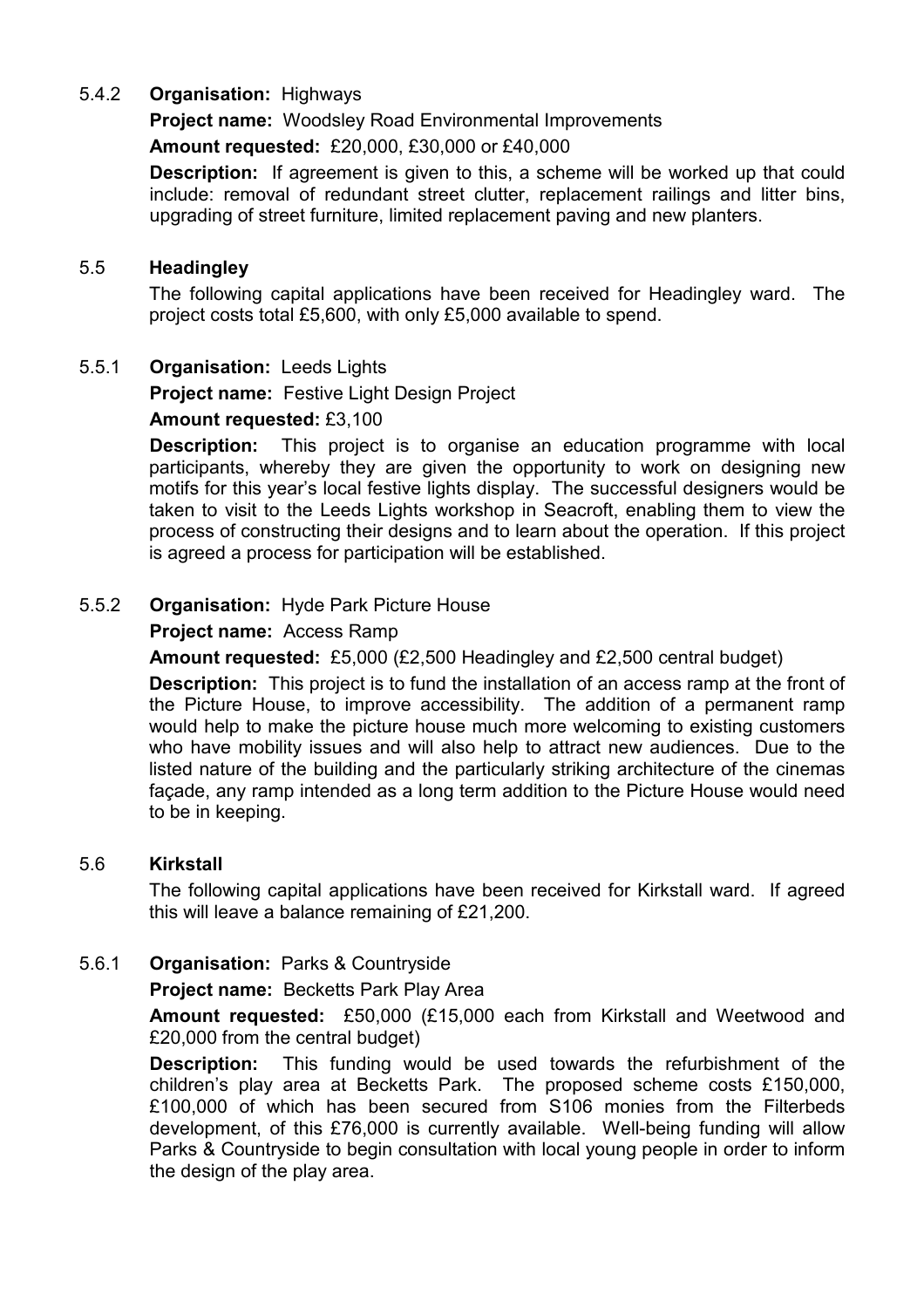#### 5.7 Weetwood

 The following capital applications have been received for Weetwood ward. The projects total £18,135, with only £10,943 available to spend.

# 5.7.1 Organisation: West Park Residents Association

Project name: Spen Road/North Parade Railings

# Amount requested: £3,135

Description: The project is to install railings on North Parade to reduce anti social behaviour experienced as a result of school children using the street as a short cut. The associated nuisance caused by this includes litter, damage to flowerbeds/ garden ornaments and damage to fencing. Other solutions have been tried with limited success, including working with the local school and additional police patrols. Safer Leeds has agreed to contribute over £4,000 towards this project.

# 5.7.2 Organisation: Parks & Countryside

# Project name: Becketts Park Play Area

Amount requested: £50,000 (£15,000 each from Kirkstall and Weetwood and £20,000 from the central budget)

Description: As 5.6.2

# 5.8 Central

 The following capital applications have been received for the central budget. The projects total £42,500, with only £40,254 available to spend.

- 5.8.1 Organisation: Hyde Park Picture House Project name: Access Ramp Amount requested: £5,000 (£2,500 Headingley and £2,500 central budget) Description: As in 5.5.2
- 5.8.2 Organisation: Parks & Countryside Project name: Becketts Park Play Area Amount requested: £50,000 (£15,000 each from Kirkstall and Weetwood and £20,000 from the central budget) Description: As 5.6.2
- 5.8.3 Organisation: Streetscene Sub-group Project name: Replacement Yorkshire Stone Paving Amount requested: £10,000, central budget Description: This funding will be used towards replacement of traditional Yorkshire stone paving in locations agreed by delegation to the Streetscene sub-group.
- 5.8.4 Organisation: Streetscene Sub-group Project name: Grass Verge and Pathway Improvements Fund Amount requested: £10,000, central budget Description: The Area Committee has, over the past 2 years, allocated funding to the improvement of grass verges and pathways throughout the area. The